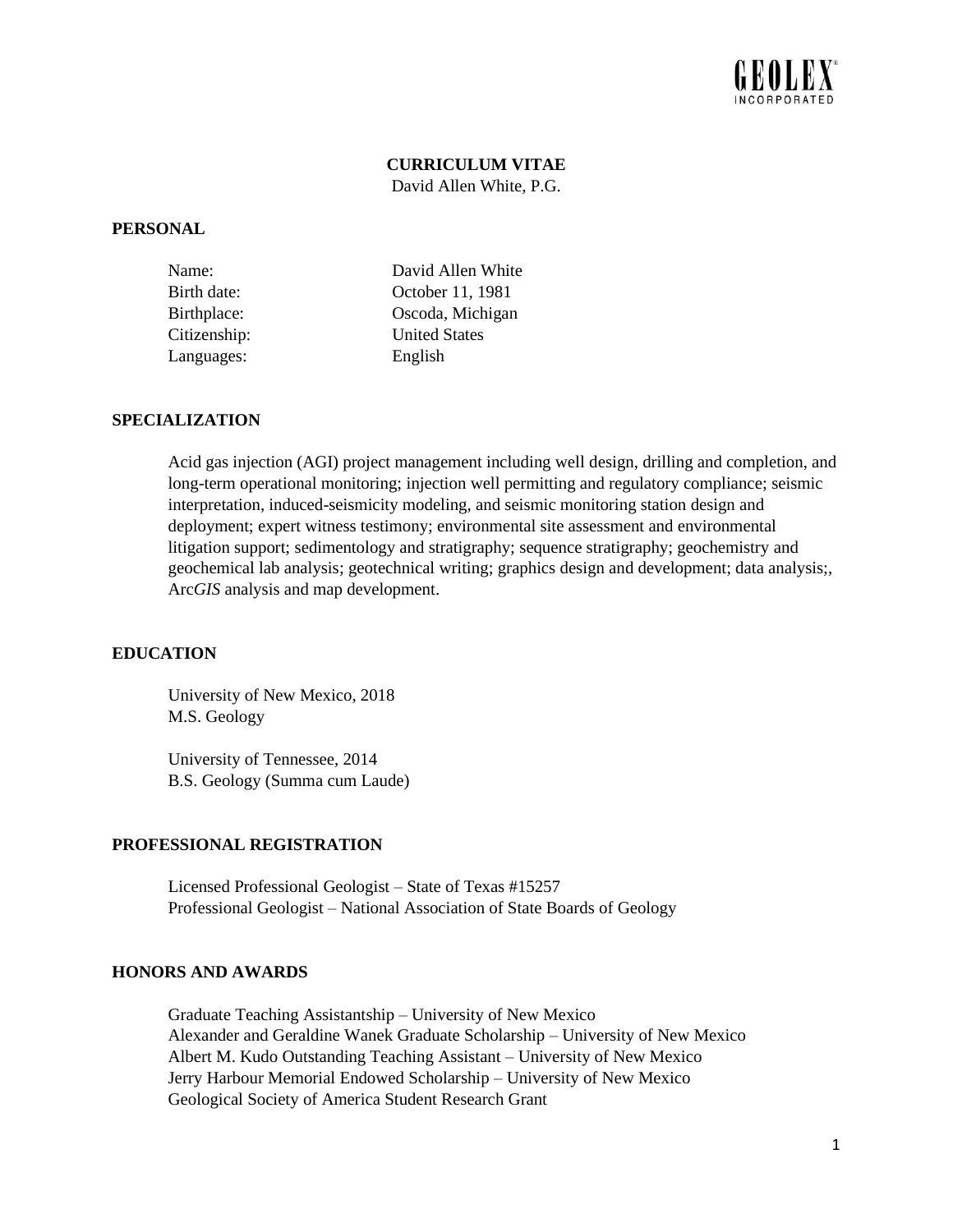Graduate and Professional Student Association Grant – University of New Mexico Otto Kopp Undergraduate Research Award – University of Tennessee Jimmy Walls Award for Excellence in Introductory Geology – University of Tennessee

## **ORGANIZATIONS**

American Association of Petroleum Geologists American Institute of Professional Geologists Geological Society of America National Ground Water Association New Mexico Geological Society Society for Sedimentary Geology – Permian Basin Section West Texas Geological Society

# **PUBLICATIONS**

- White, D.A., Elrick, M., Romaniello, S., and Zhang, F., 2018, Global seawater redox trends during the Late Devonian mass extinction detected using U isotopes of marine carbonates, Earth and Planetary Science Letters, v. 503, p. 68-77, doi:10.1016/j.epsl.2018.09.020.
- White, D.A., 2018. Global seawater redox trends during the Late Devonian mass extinction detected using U isotopes of marine carbonates. University of New Mexico Digital Repository, https://digitalrepository.unm.edu/eps\_etds/227.
- White, D.A., Elrick, M., Romaniello, S., and Zhang, F., 2017, Tracking global seawater redox trends during the Late Devonian extinction using U isotopes of Upper Devonian marine carbonates, Geological Society of America Annual Meeting, Seattle, Washington.
- White, D.A., Elrick, M., Romaniello, S., and Zhang, F., 2016, Multiple, short-lived ocean anoxic events across the Late Devonian mass extinction detected using uranium isotopes of marine carbonates, Geological Society of America Annual Meeting, Denver, Colorado.
- Elrick, M., White, D., Bartlett, R., and Romaniello, S., 2018, Do uranium isotopes of marine limestones provide evidence for seawater anoxia as a common driver for Phanerozoic mass extinctions? Goldschmidt Abstracts, 2018.
- Elrick, M., White, D.A., Algeo, T.J., and Romaniello, S., 2018, Do uranium isotopes of marine limestones provide evidence for seawater anoxia as a common driver for Phanerozoic mass extinctions?, Geological Society of America *Abstracts with Programs*, v. 50, no. 6, doi: 10.1130/abs/2018-318936.
- Gutiérrez, A., and White, D.A., 2019, Updates on seismic analysis for AGI siting and injection data analysis for AGI well condition and reservoir monitoring, Acid Gas Injection Symposium VIII, Calgary, Alberta, Canada.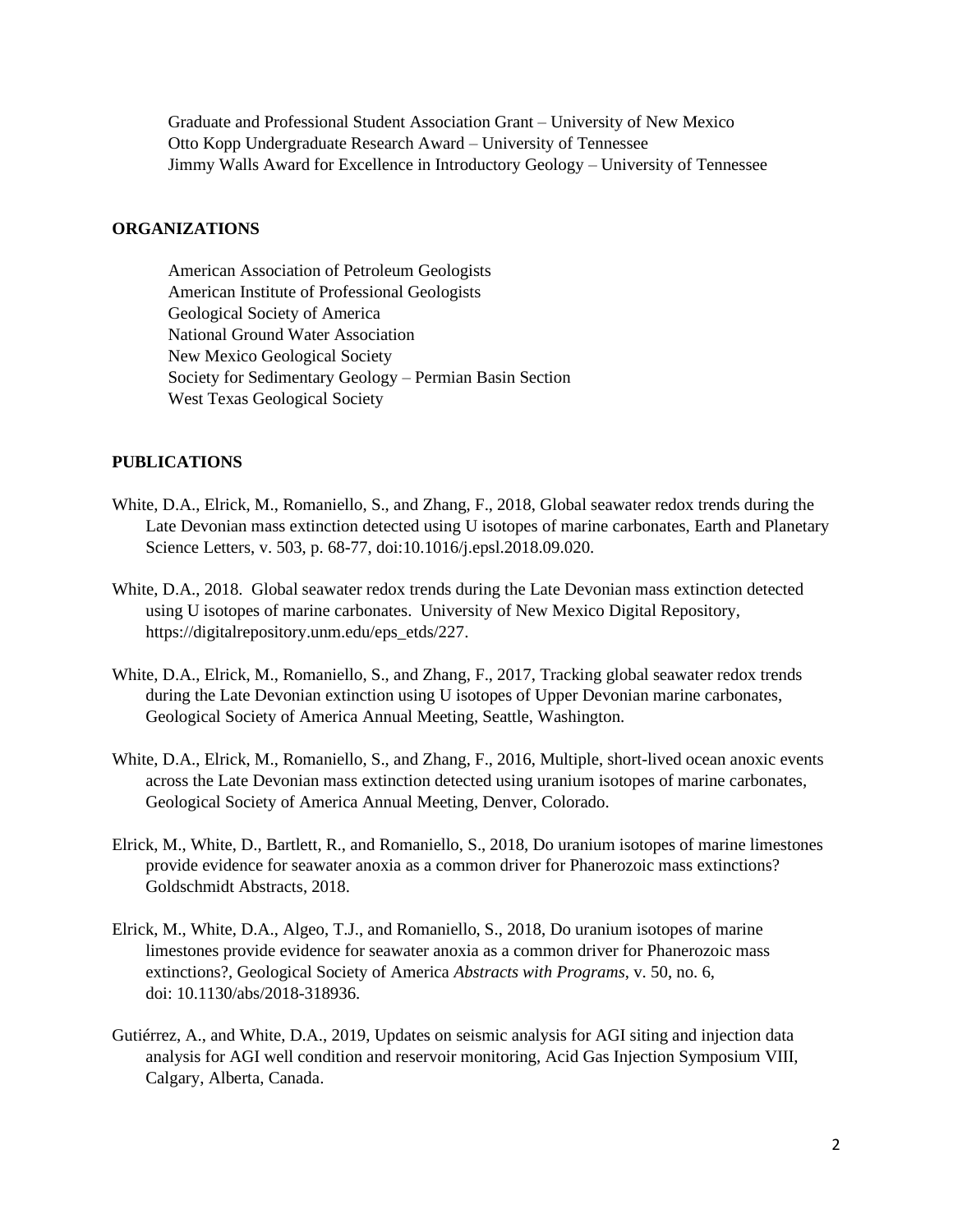# **EXPERIENCE**

**August 2018 – Present Geolex, Inc. ® - Senior Geologist 500 Marquette Avenue NW, Suite 1350 Albuquerque, NM 87102**

Duties, Accomplishments, Responsibilities:

- 1. Served as project manager for the drilling and completion of an acid gas injection well in Winkler County, Texas. Responsibilities included providing general project oversight, onsite general supervision of daily activities, geological supervision, regulatory and safety compliance support, and project budget management.
- 2. Provide support duties associated with the drilling, completion, commissioning, and general operation of acid gas injection and saltwater disposal (SWD) wells. These duties include onsite geological support and supervision, evaluation and interpretation of geologic data, postinstallation regulatory compliance and testing, and acid gas injection well maintenance and operational support.
- 3. Permit application generation for acid gas injection and saltwater disposal wells through the following agencies: Bureau of Land Management, New Mexico Oil Conservation Division, and the Railroad Commission of Texas.
- 4. Completion of Induced-Seismicity Risk Assessments to support injection-permit applications, with assessments based on a detailed review of seismic survey data to identify subsurface features and model-simulation results to predict the associated fault-slip probability for a proposed injection scenario.
- 5. Design and administer comprehensive training sessions for gas-processing and gas-treatment plant operators on the general operation, monitoring, and maintenance of acid gas injection systems.
- 6. Geologic sequestration project planning including AGI and SWD well design, geological assessment, procurement of injection equipment, and project budget management.
- 7. Experienced providing expert witness testimony supporting injection well applications before the NMOCD and NMOCC (Recognized as an expert in petroleum geology, seismic interpretation, and fault-slip probability modeling)
- 8. Participant in generation of Rule 26 expert reports assisting clients in dispute resolution concerning claims of historic soil contamination resulting from oil and gas activities (litigation support)
- 9. Completion of comprehensive environmental site assessments, as required by various agencies and financial institutions.